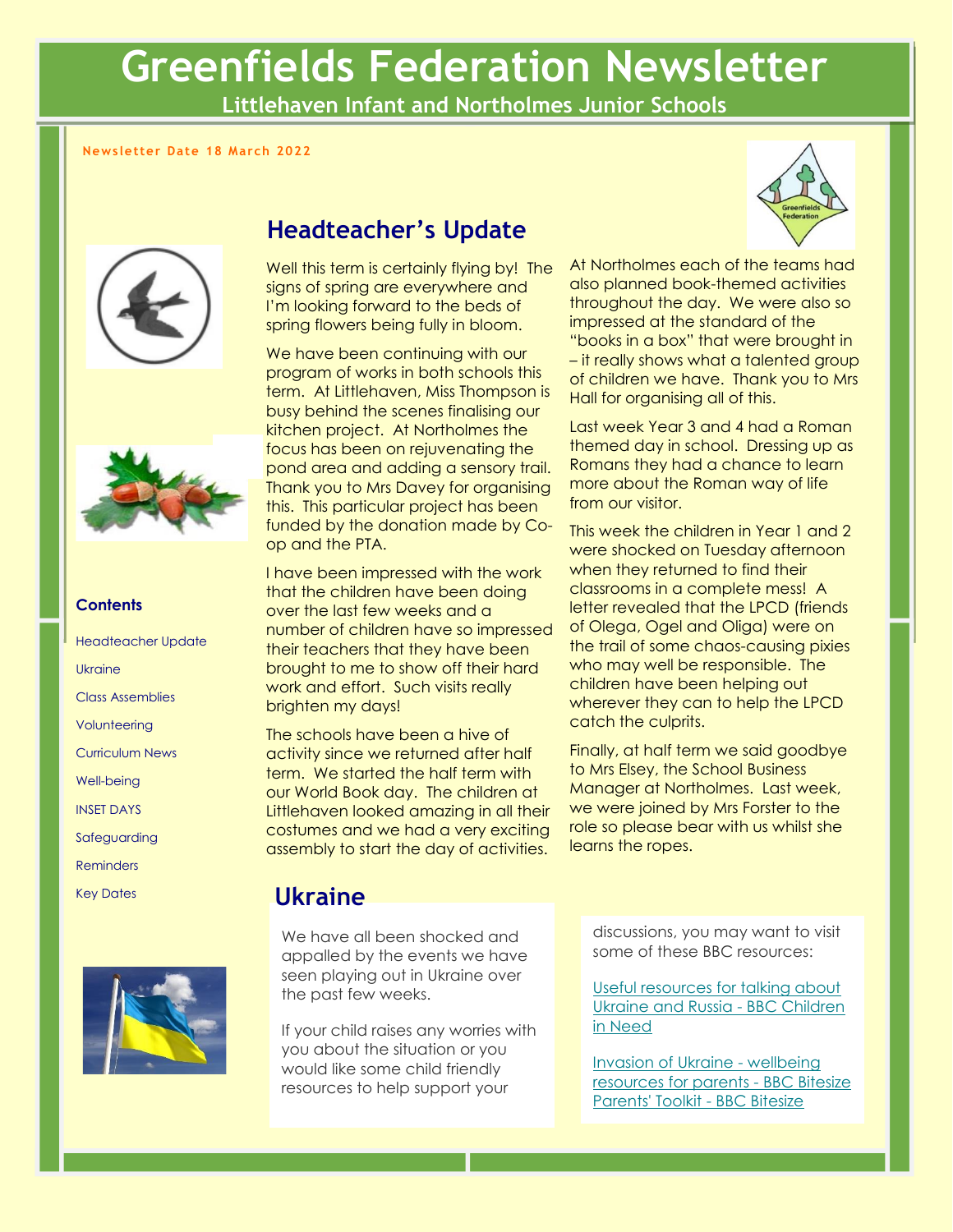### **Class Assemblies**

Now that COVID restrictions have lifted again, we are delighted that we can begin to invite you back into school for various events. As a start, we have arranged for each class to hold an assembly for parents over the next few months. It will be an opportunity for the children to share their work and books with you. More details will follow as the date approaches for each class but to give you advance warning, the dates will be:

### **Northolmes**

Thursday 7 April - Edison Thursday 5 May - Faraday Thursday 19 May - Curie

### **Volunteers in School**

Before the pandemic, our bank of parent (and other family members) volunteers played a vital role in supporting learning in school.

Our volunteers particularly supported with hearing children read and looking after our libraries. However, you would be very welcome to support us in other ways too.

We'd like to start building up our volunteers again at both Littlehaven and Northolmes. If you could spare us some time on a relatively regular basis we'd love to hear from you.

In the first instance please email the school offices to register your interest in volunteering

We will then be in contact to arrange some basic training and safeguarding information and finalise when and how you'll be able to support us.

Thursday 23 June - Galileo Thursday 30 June - Brunel Thursday 7 July - Darwin

#### **Littlehaven**

Wednesday 6 April - Robin Wednesday 25 May – Woodpecker Wednesday 15 June - Goldfinch

Each assembly will be held first thing in the morning, just after drop-off.

For those of you with children in Reception, we are planning to start our Stay and Play sessions shortly.

### **SATS volunteers**

Our Year 6 children are due to sit their SATS tests during the week commencing 9th May. We are in need of some support to help administer these tests from adults who are willing to sit with a child and read the tests to them or to be in the room as an invigilator. The SATS tests take place each morning during this week. If you would be able to support during this week, please email Mrs Saunderson – ksaunderson@northolmesjunior.school.

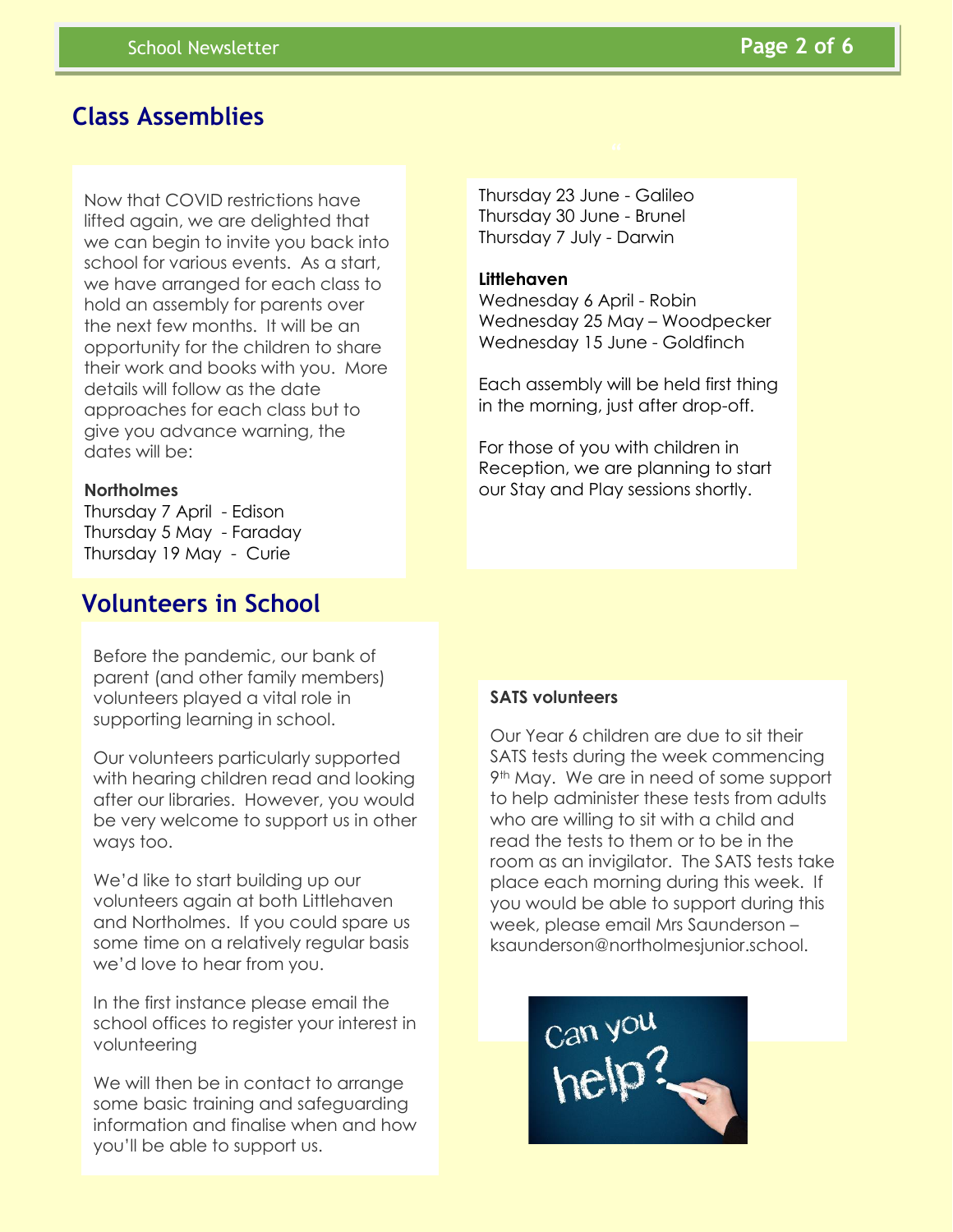### **Curriculum News – Years 3/4**

Last week, lower school took part in a Roman experience day where they got to learn about what life was like being a Roman.

Throughout the topic they have enioyed various exciting points, for example Eat like a Roman, Build like a Roman and Cook like a Roman, where they have sampled Roman menus, built working aqueducts and made Roman bread using an outside oven.

During the Roman day, our expert taught the children more about Roman life through story telling including how to behave like a Roman solider.

All these immersive experiences have enabled the child to gain a full understanding of what life was like during the Roman Era.



### **Support for Families**

The current increases on the price of food, energy and fuel are putting an additional strain on family finances. We wanted to remind you that Jack & Jill run a community food cupboard and are able to support families with weekly food parcels either as a one off or over a longer period of time. If you need to access this support please speak in confidence to myself, Mrs Saunderson or Miss Woodland.

West Sussex have also asked us to remind families about their community hub:

The hub aims to support families who are struggling financially or are in need of practical assistance with any of the elements of the Household Support Fund, The Community Hub can help with food, fuel support, clothing, emergency supplies and much more.

The Community is able to support families whose children do not qualify for means tested free school meals.

The children at Northolmes spent 20:00 Monday to Friday and 09:00 – zo.comenaay to maay and on.com<br>17:00 weekends and bank holidays. und bunk nolludys. Further information can be found via the West Sussex County Council website: <u>[https://www.westsussex.gov.uk](https://www.westsussex.gov.uk/news/support-continues-to-be-available-for-west-sussex-families-in-need/)</u> [/news/support-continues-to-be](https://www.westsussex.gov.uk/news/support-continues-to-be-available-for-west-sussex-families-in-need/)[available-for-west-sussex-families-in-](https://www.westsussex.gov.uk/news/support-continues-to-be-available-for-west-sussex-families-in-need/)The Community Hub can be contacted on 0330 222 7980 and is open 08:00 – [need/](https://www.westsussex.gov.uk/news/support-continues-to-be-available-for-west-sussex-families-in-need/)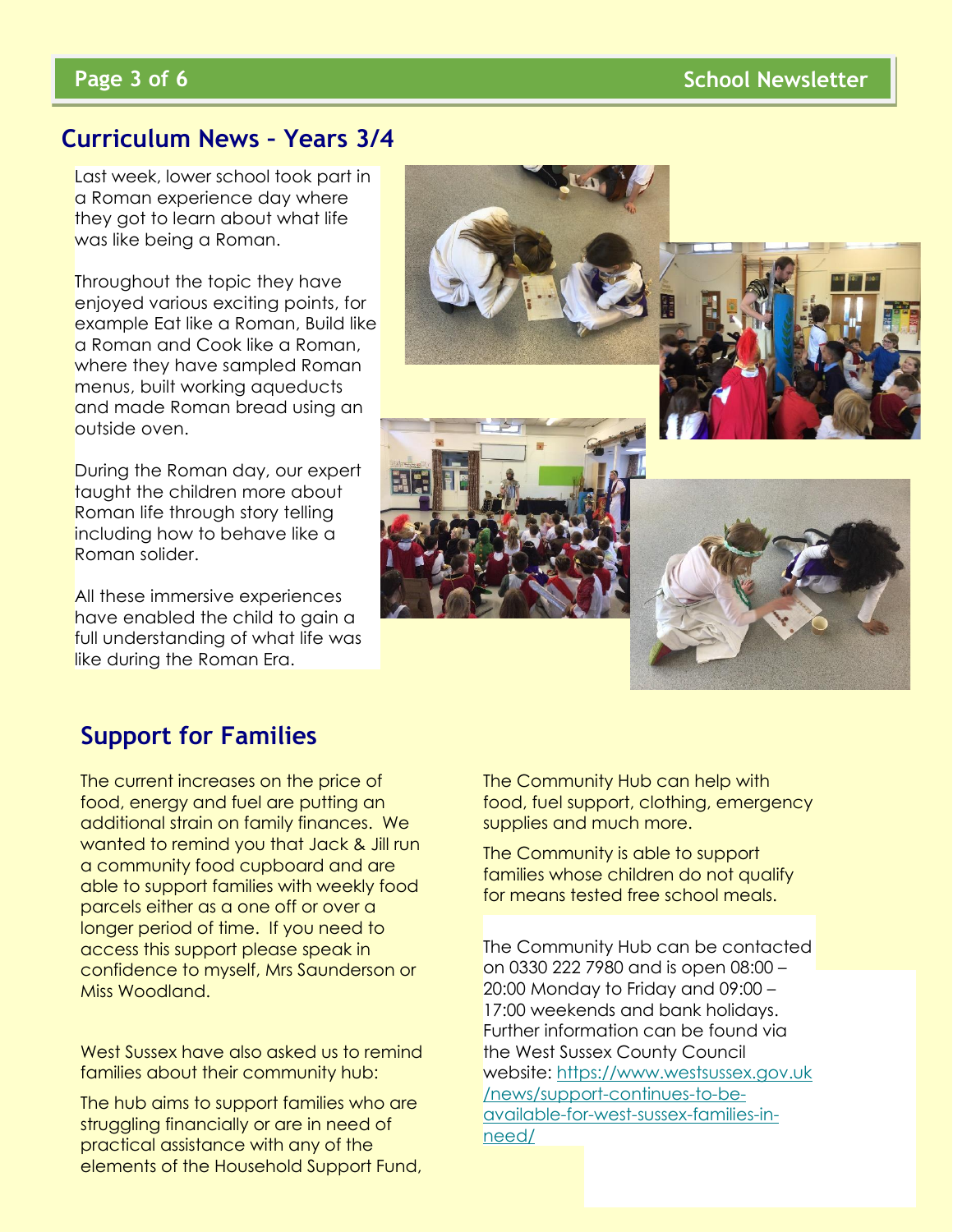### **Positive Mental Health and Emotional Well-being at Greenfields Federation**



#### **School Safeguarding Team**

If you are worried about something that your own, or another child has told you, or you think that they may be at risk of harm, please contact our Designated Safeguarding team:

Mrs Anderson (Lead)

Mrs Saunderson (Deputy)

Miss Woodland (Deputy)

Mrs Geoghegan (Deputy)

At Greenfields Federation, we continue to place the children's mental health and emotional wellbeing at the heart of everything we do.

We recognise that there may be times when different children are particularly affected by their mental health and well-being, and we are lucky to have an amazing team of staff ready to support our children at these times.

We are delighted to inform you that Mrs Rayner, who is our fabulous Learning Mentor at Littlehaven, is now about to finish her ELSA training and so will be supporting the children in her new role as ELSA. ELSA stands for Emotional Literacy Support Assistant and the role, although similar to the role of Learning Mentor, provides a more structured and targeted approach to the support the children receive. The focus of her work remains on emotional skills such as resilience, recognising feelings and self-regulation and social skills such as interacting with other children, initiating play and sharing. These

### **INSET days 2022-23**

It may seem a long way away but we are aware that many of you need to book your leave from work a long way in advance. We can therefore confirm that the INSET days for the next academic year will be:

are skills that will support the children throughout their lives.

At Northolmes, the fantastic Mrs Barnes has decided to take a step back from her role as Learning Mentor and focus on supporting the teachers in the classroom. We are very fortunate that Mrs Miller is instead going to take on this role, and will also be starting the ELSA course in September.

The impact of the Learning Mentor and ELSA role on the children is extremely significant and the children love attending these sessions as they see it as their special time with an adult who wants to help them.

If we feel your child would benefit from one of these sessions, we will always contact you to ask for your consent first.

Mrs Anderson, Mrs Saunderson and Miss Woodland's doors are always open so please do come and have chat with us if you feel your child is struggling so that we can work with you to put the appropriate support in place.

Friday 2<sup>nd</sup> September 2022 Thursday 1st September 2022

Monday 31st October 2022

Tuesday 3rd January 2023

Monday 5<sup>th</sup> June 2023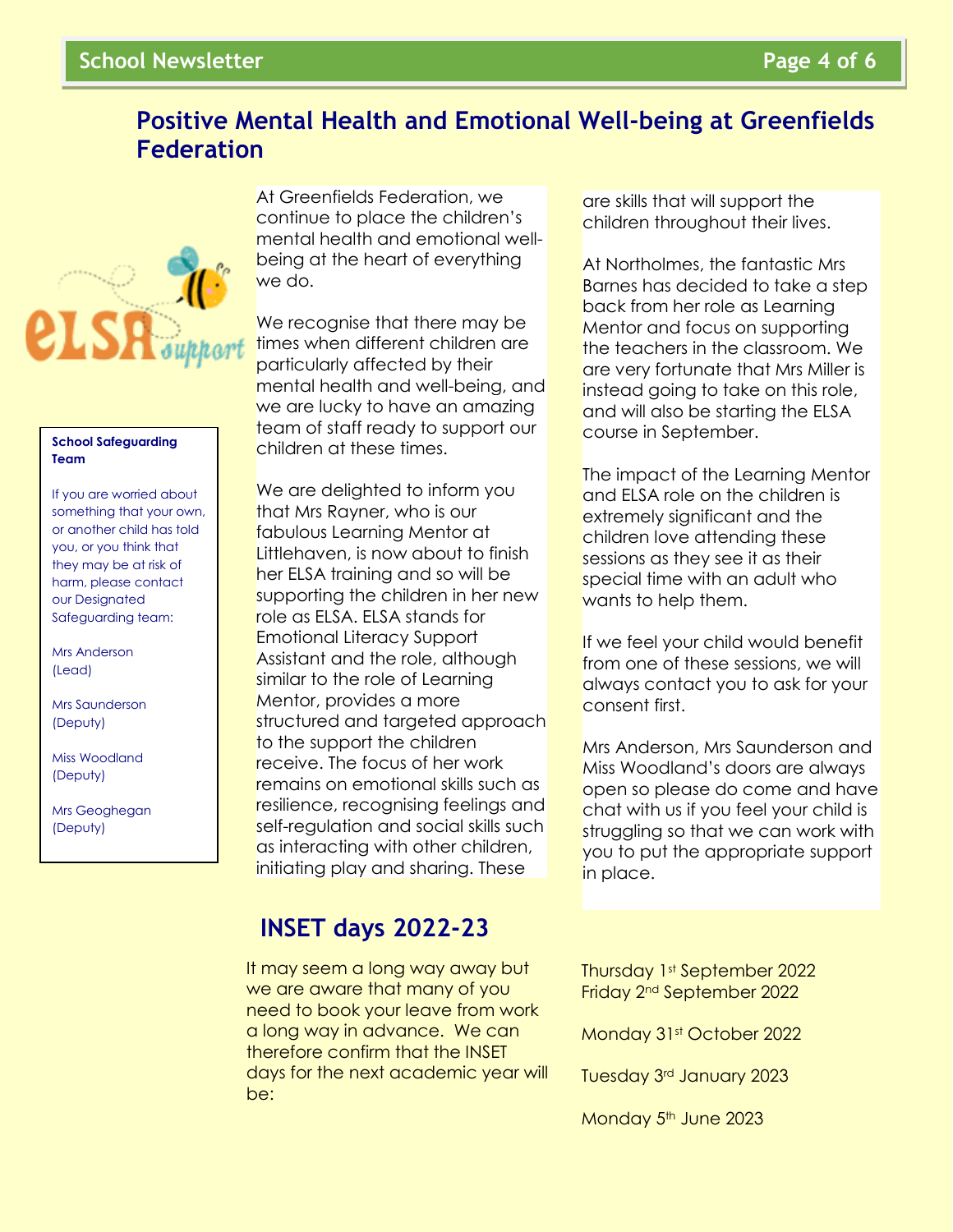### **Safeguarding**



**EXPLAIN ABOUT BLOCKING** 

Exercise the control of the state of the state of the state of the state of the state of the state of the state of the state of the communication from a blocked contact, they have a state of the state of the state of the s

#### **CREATE A SAFE PROFILE**

**EXECUTE AT OFTLE FINOTIE.**<br>
Exemption and the property of the phone number to add them as a contact,<br>
it's also worth attering a young person's<br>
profile settings to restrict who can see their<br>
photo and status. The option

#### **LEANE A GROUP**

**EXAMPLE THE CONCORRENT CONSUMING THE CONSUMING SET AND SET AND SET AND SET AND SET AND SET AND SET AND SET AND SET AND SET AND SET AND SET AND SET AND SET AND SET AND SET AND SET AND SET AND SET AND SET AND SET AND SET AN**  $\begin{array}{c}\n\text{for some} \\
\text{if } \theta \neq 0\n\end{array}$ l Dues<br>e a seco<br>sanent.

### **Meet Our Expert**

n Kaur is a social media expert and d name.<br>hg digital literacy<br>mperience in the lps parents and children thrive in a digital y

#### **THINK ABOUT LOCATION**

If your child needs to use the "live<br>location" function to show you or<br>they are, advise them to show you or<br>share their ficiends where<br>share their location only<br>for as long as they need to<br>"live location" options, and your irina

## DELETE ACCIDENTAL

If your child posts a message they<br>want to delete, whats Appellows the<br>message. Tap and hold can the<br>message. Tap and hold can the<br>message. Tap and hold can then<br>message choose racities when their<br>mortant to remember that<br>

### **REPORT POTENTIAL SCAMS**

NET ON THE THE MILITIAL STATES THAT THE MORE WITHOUT THE MILITIAL THE MILITIAL THE MILITIAL THE MILITIAL THE MILITIAL THE MILITIAL THE MILITIAL THE MILITIAL THAT THE MILITIAL THAT THE MILITIAL THAT THAT THAT THAT IS USED I

#### **CHECK THE FACTS**

Tou can now fact-check<br>WhatsApp messages that<br>have been forwarded at<br>least five times, by<br>double-tapping the<br>double-tapping loss icon to the<br>right of the message. From<br>there, your child can launch a<br>chere the message. From nselves whether the<br>sage was true or not.



www.nationalonlinesafety.com Users of this guide do so at their own discretion. No liability is entered into. Current as of the date of release: 02.03.2022

**Conatonlinesafety** MationalOnlineSafety

C @nationalonlinesafety